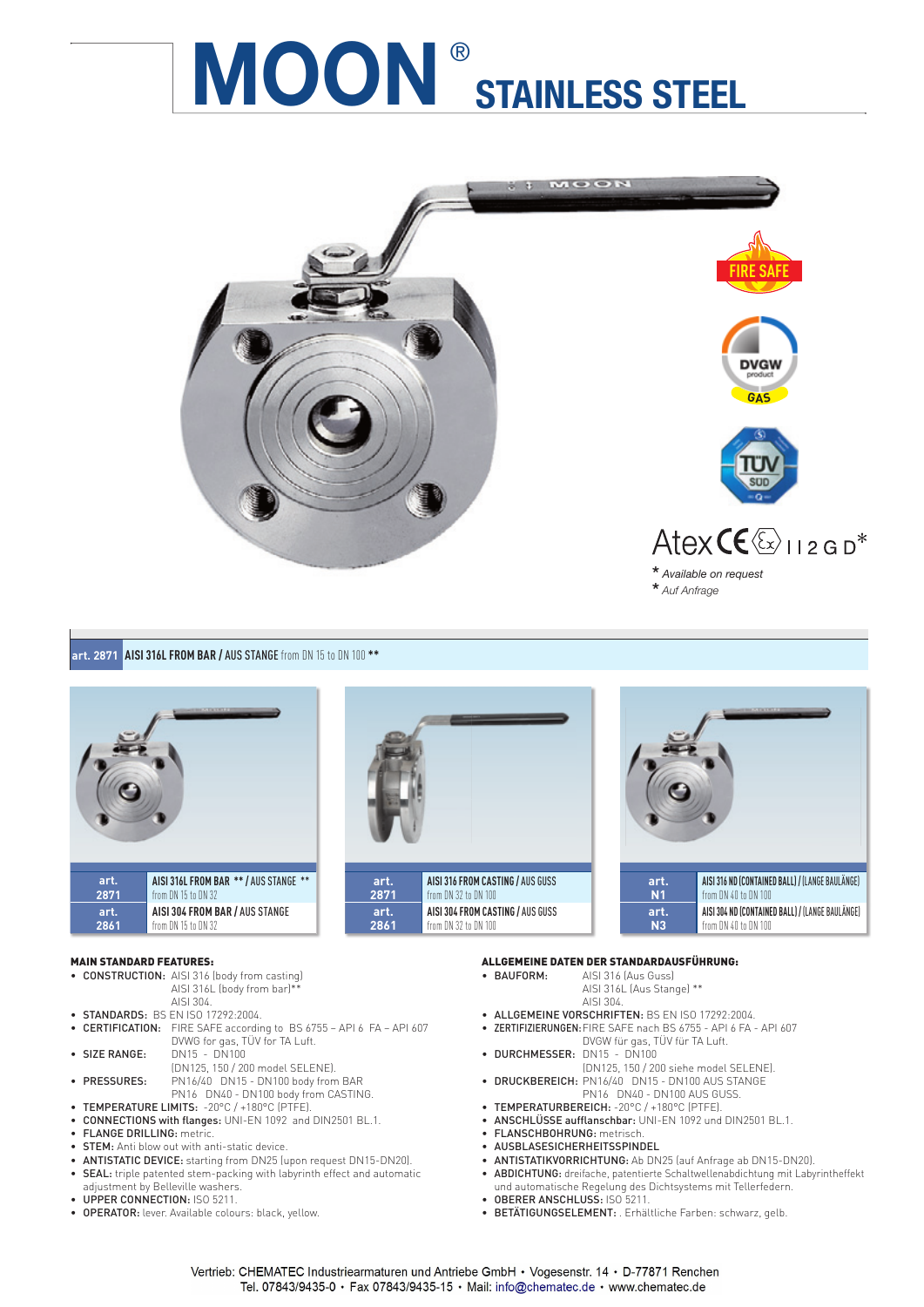**GENERAL APPLICATIONS:**<br>ON-OFF valve for: chemical products, food plants, distribution lines for **ON-OFF valve for:** chemical products, food plants, distribution lines for<br>gas, air, water. Suitable for average vacuum (see page 391), steam up<br>to 210°C with PTFE+CARBOGRAPHITE SEATS.

#### SPECIAL EXECUTIONS:

- 
- PTFE+15% GLASS FIBRE: -20°C + 195°C.<br>• PTFE + CARBOGRAPHITE: +210°C (optimum from 60°C to 210°C).<br>• Peek for high temperatures up to +300°C.<br>• Optimum condition from 100°C to 300°C).<br>• PTFE with metal core (from DN50).<br>
- 
- 
- 
- 
- 
- Reduction gears with manual operator. Stem extensions 50mm and 100mm.
- 
- 
- Heating jacket (see series MOON CR). Ball drilling. Degreased for oxygen service.
- 
- Body ring nut stem ball made of AISI316L. Bottom valve (tie-rods are also supplied).
- For further special requests please consult our technical/ commercial service.

### CONSTRUCTION / **AUFBAU**

#### ALLGEMEINE ANWENDUNGEN:

ANWENDUNG als Absperrventil (ON-OFF) für: Chemische Produkte, Nahrungsmittel, , an Leitungen für die Gas-, Luft-, Wasserversorgung. Eignet sich für Mittelvakuum (siehe seite 391), Dampf bis +210°C mit PTFE+CARBOGRAFIT.

#### SONDERAUSFÜHRUNGEN:

• PTFE+15% GLASFASER mit Temperaturbereich –20°C bis +195°C. • PTFE+CARBOGRAFIT +210°C.

- 
- (optimal von 60°c bis 210°C).
- Peek für hohe Temperaturwerte bis +300°C (optimal von 100°c bis 300°C). PTFE mit Metallkern (ab DN50).
- 
- Totraumfreie Dichtung aus PTFE DN15 DN100 Aus Stange. PN40 DN40 DN100 Aus stange. FLANSCHDURCHBOHRUNG.
- 
- 
- Untersetzungsgetriebe mit Handbetätigung. Verlängerung 50 mm oder 100 mm.
- Heizmantel (siehe Baureihe MOON CR).<br>• Wuchthobrung an der Kugel
- Wuchtbohrung an der Kugel. Fettfreier Kugelhahn.
- 
- 
- Gehäuse Ring Spindel Kugel aus AISI316L. Bodenventil (in der Lieferung sind auch die Zugstangen inbegriffen). Für weitere Sonderanfragen bitte unsere Vertriebsabteilung kontaktieren.
- 



#### **LIST OF COMPONENTS AND MATERIALS /** TEILE- UND WERKSTOFFLISTE

|                |                                                                                                                                                                                                                                                                                                        |                                               | <b>AISI 316</b> | AISI 316L** | <b>AISI 304</b>      | <b>N°</b> |  |  |  |  |
|----------------|--------------------------------------------------------------------------------------------------------------------------------------------------------------------------------------------------------------------------------------------------------------------------------------------------------|-----------------------------------------------|-----------------|-------------|----------------------|-----------|--|--|--|--|
|                |                                                                                                                                                                                                                                                                                                        | <b>BODY / GEHÄUSE</b>                         | AISI 316        | AISI 316L   | AISI 304             |           |  |  |  |  |
| $\overline{2}$ |                                                                                                                                                                                                                                                                                                        | RING NUT / RING                               | AISI 316        | AISI 316    | AISI 304             |           |  |  |  |  |
| 3              |                                                                                                                                                                                                                                                                                                        | <b>BALL / KUGEL</b>                           | AISI 316        | AISI 316    | *** AISI 304/AISI316 |           |  |  |  |  |
| 4              |                                                                                                                                                                                                                                                                                                        | STEM / SPINDEL                                | AISI 316        | AISI 316    | AISI 304             |           |  |  |  |  |
| 5              |                                                                                                                                                                                                                                                                                                        | <b>SEAT / SITZRING</b>                        | PTFE            | PTFE        | <b>PTFE</b>          | $\gamma$  |  |  |  |  |
| 6              |                                                                                                                                                                                                                                                                                                        | SIDE SEALING RING / SITZDICHTUNG              | PTFE            | PTFE        | <b>PTFE</b>          |           |  |  |  |  |
|                |                                                                                                                                                                                                                                                                                                        | <b>O-RING / O-RING RING</b>                   | <b>NBR</b>      | <b>NBR</b>  | <b>NBR</b>           |           |  |  |  |  |
| 8              |                                                                                                                                                                                                                                                                                                        | UPPER SEALING RING / OBERE ABDICHTUNG         | PTFE            | PTFE        | PTFE                 |           |  |  |  |  |
| 9              |                                                                                                                                                                                                                                                                                                        | STEM O-RING / O-RING SPINDEL                  | VITON           | VITON       | VITON                |           |  |  |  |  |
| 10             |                                                                                                                                                                                                                                                                                                        | UPPER SEALING COUPLE / OBERE DOPPELABDICHTUNG | PTFE            | PTFE        | PTFE                 |           |  |  |  |  |
| 11             |                                                                                                                                                                                                                                                                                                        | <b>GLAND WASHER / SCHEIBE STOPFBUCHSE</b>     | AISI 304        | AISI 304    | AISI 304             |           |  |  |  |  |
| 12             |                                                                                                                                                                                                                                                                                                        | STOP / ANSCHLAGBOLZEN                         | AISI 304        | AISI 304    | AISI 304             |           |  |  |  |  |
| 13             |                                                                                                                                                                                                                                                                                                        | <b>BELLEVILLE WASHERS / TELLERFEDERN</b>      | 50CrV4          | 50CrV4      | 50CrV4               |           |  |  |  |  |
| 14             |                                                                                                                                                                                                                                                                                                        | STEM RETAINING NUT / GEGENMUTTER              | AISI 304        | AISI 304    | AISI 304             |           |  |  |  |  |
| 15             |                                                                                                                                                                                                                                                                                                        | FIXING NUT PLATE / MUTTERHALTEPLATTE          | AISI 304        | AISI 304    | AISI 304             |           |  |  |  |  |
| 17             |                                                                                                                                                                                                                                                                                                        | <b>LOCKING NUT / MUTTER HEBELSPERRE</b>       | AISI 304        | AISI 304    | AISI 304             |           |  |  |  |  |
| 18             |                                                                                                                                                                                                                                                                                                        | LEVER / BETÄTIGUNGSHEBEL                      | AISI 304        | AISI 304    | AISI 304             |           |  |  |  |  |
| 19             |                                                                                                                                                                                                                                                                                                        | STOP SCREW / SCHRAUBE FÜR ANSCHLAGBOLZEN      | AISI 304        | AISI 304    | AISI 304             |           |  |  |  |  |
|                | *** DN15 - DN20 AISI 316<br>• Internal stop up to DN20 / • Anschlagbolzen Innenposition bis einschließlich DN20<br>DN25 - DN100 AISI 304<br>• External stop (see $\textcircled{2}$ $\textcircled{9}$ ) from DN25 / • Anschlagbolzen Außenposition (siehe $\textcircled{2}$ $\textcircled{9}$ ) ab DN25 |                                               |                 |             |                      |           |  |  |  |  |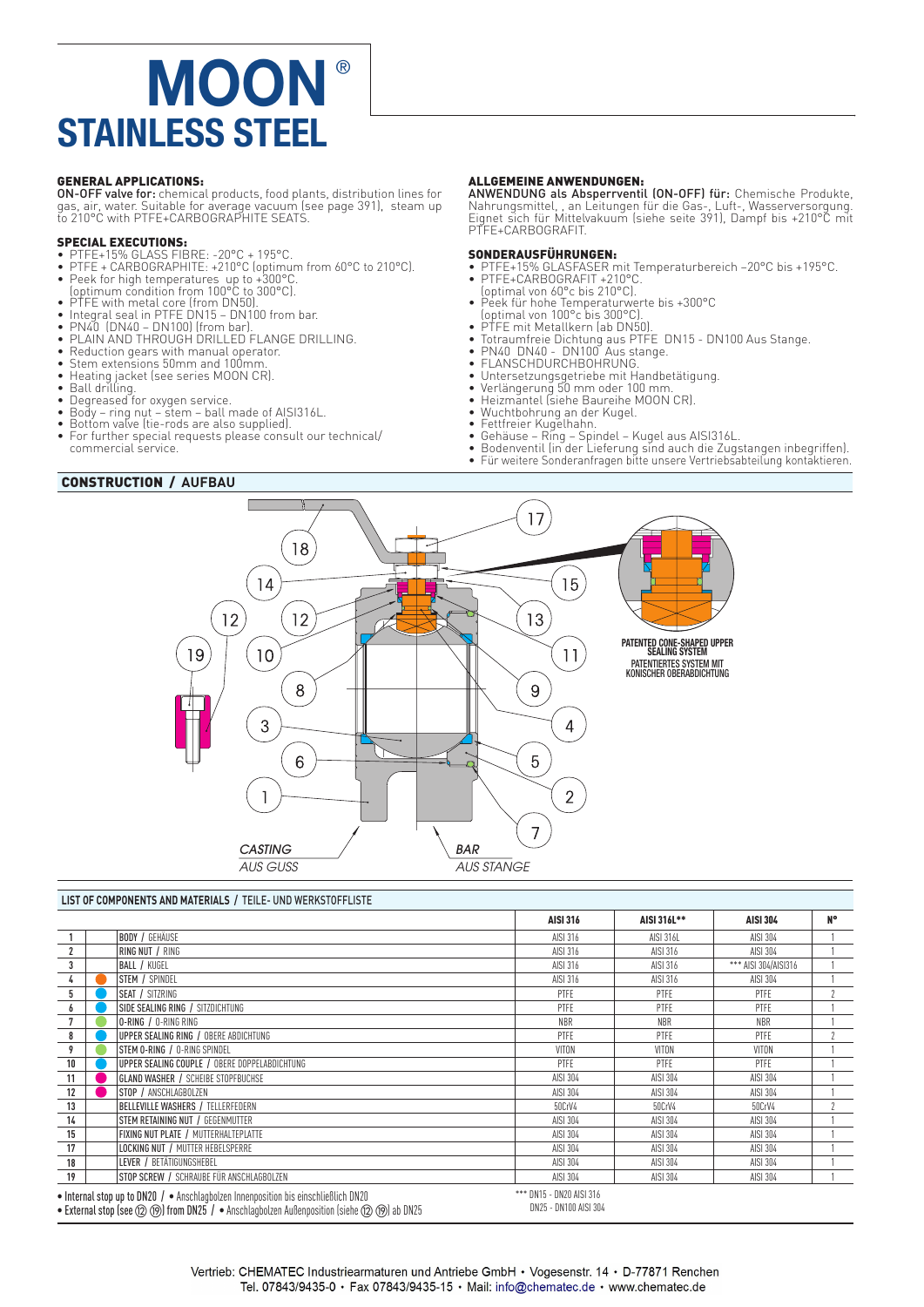## **SECTION / QUERSCHNITT**





| <b>SIZE</b>  | A   | B     | C   | D   | E     | F  | G   | H   | K              |     | L.              | L ND<br>PN 16/40 PN 16/40 | M   | N  | P    | R   | S              | T    | $\mathsf{V}$ | $N^{\circ}$ G |    | $PN$   ATT. ISO  | WEIGHT g. | Kv   |
|--------------|-----|-------|-----|-----|-------|----|-----|-----|----------------|-----|-----------------|---------------------------|-----|----|------|-----|----------------|------|--------------|---------------|----|------------------|-----------|------|
| <b>DN15</b>  | 110 | 65    | 160 | 140 | 48    | 15 | M12 | 90  | M <sub>5</sub> | 65  | 35 <sub>1</sub> | 35                        | M10 | 6  | 25   | 36  | $\overline{2}$ | 8    | 9            | 4             | 40 | FO3              | 1345      | 20   |
| <b>DN20</b>  | 120 | 70    | 160 | 140 | 51    | 20 | M12 | 100 | M <sub>5</sub> | 75  | 38              | 38                        | M10 | 6  | 25   | 36  |                | 8    | 9            | 4             | 40 | FO3              | 1810      | 60   |
| <b>DN25</b>  | 137 | 82    | 200 | 180 | 62,5  | 25 | M12 | 110 | M <sub>5</sub> | 85  | 43              | 43                        | M12 | 8  | 30   | 42  |                | 11,5 | 11,5         | 4             | 40 | FO4              | 2505      | 100  |
| <b>DN32</b>  | 150 | 85    | 205 | 180 | 67    | 32 | M16 | 130 | M <sub>5</sub> | 100 | 54              | 54                        | M12 | 8  | 30   | 42  |                | 9,5  | 11,5         | 4             | 40 | FO4              | 3995      | 130  |
| <b>DN40</b>  | 172 | 102   | 260 | 230 | 80    | 40 | M16 | 150 | M <sub>6</sub> | 110 | 60              | 66                        | M16 | 10 | 35   | 50  | 2,5            | 14   | 16           | 4             | 16 | FO <sub>5</sub>  | 4190      | 170  |
| <b>DN50</b>  | 185 | 110   | 265 | 230 | 87    | 50 | M16 | 165 | M <sub>6</sub> | 125 | 70              | 83                        | M16 | 10 | 35   | 50  | 2,5            | 14   | 16           | 4             | 16 | FO <sub>5</sub>  | 5790      | 280  |
| <b>DN65</b>  | 225 | 137,5 | 400 | 350 | 119.5 | 65 | M16 | 185 | M <sub>8</sub> | 145 | 95              | 103                       | M22 | 14 | 49,5 | 70  | 3              | 18,7 | 20,8         | 4             | 16 | F <sub>07</sub>  | 10200     | 510  |
| <b>DN80</b>  | 245 | 150   | 410 | 350 | 129,5 | 78 | M16 | 200 | M <sub>8</sub> | 160 | 122             | 122                       | M22 | 14 | 49,5 | 70  | 3              | 18,7 | 20,8         | 8             | 16 | F <sub>0</sub> 7 | 13700     | 770  |
| <b>DN100</b> | 275 | 165   | 580 | 508 | 148,5 | 96 | M16 | 220 | M10            | 180 | 140             | 153                       | M27 | 16 | 70   | 102 |                | 22,2 | 25,3         | 8             | 16 | F <sub>10</sub>  | 20000     | 1200 |
|              |     |       |     |     |       |    |     |     |                |     |                 |                           |     |    |      |     |                |      |              |               |    |                  |           |      |

For DN125, 150 and 200 see "SELENE" split body wafer valve / Für DN125, 150 und 200 siehe Kompaktkugelhahn Split Body "SELENE"